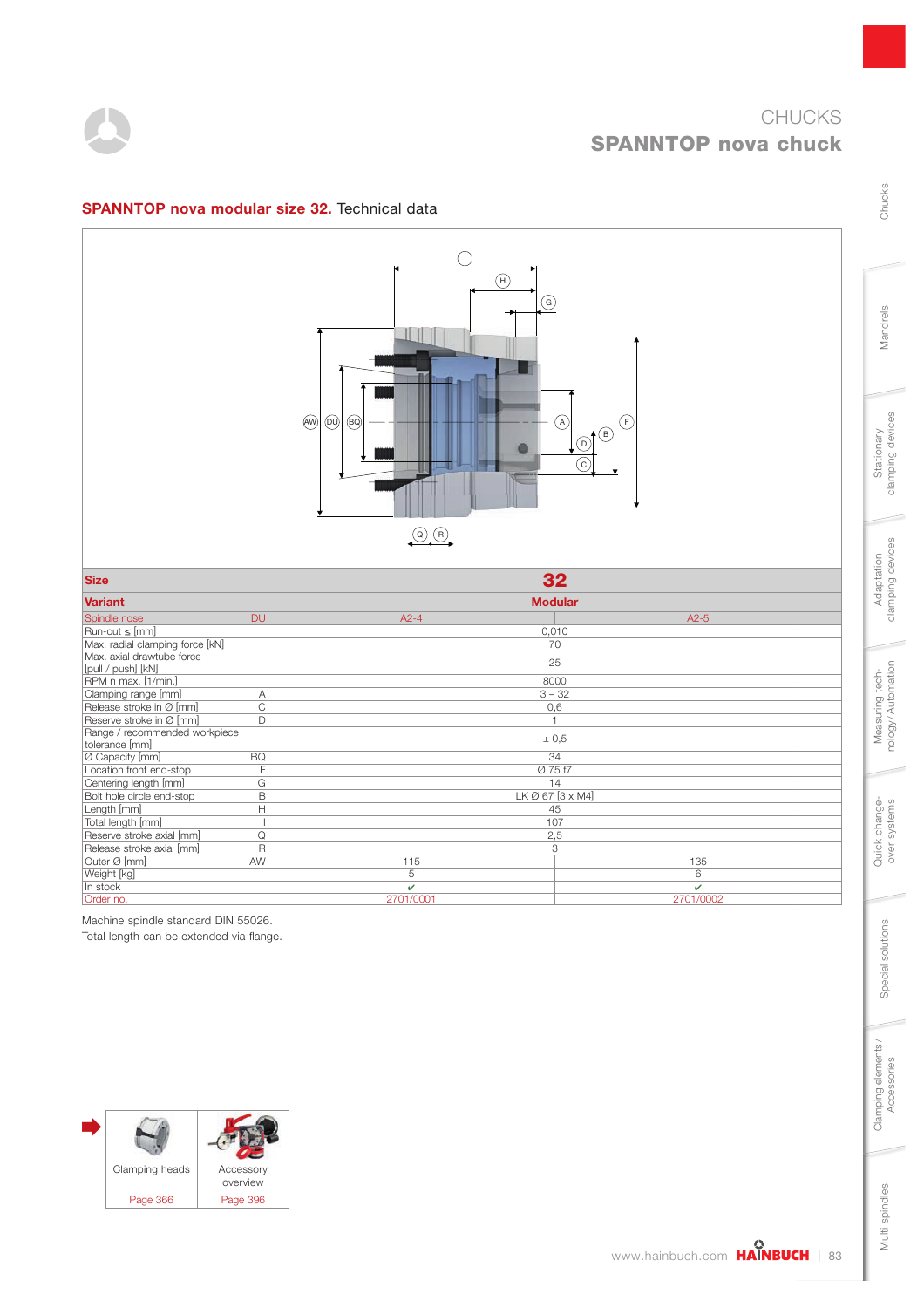# **CHUCKS SPANNTOP nova chuck**



### **SPANNTOP nova modular size 42.** Technical data



Machine spindle standard DIN 55026.

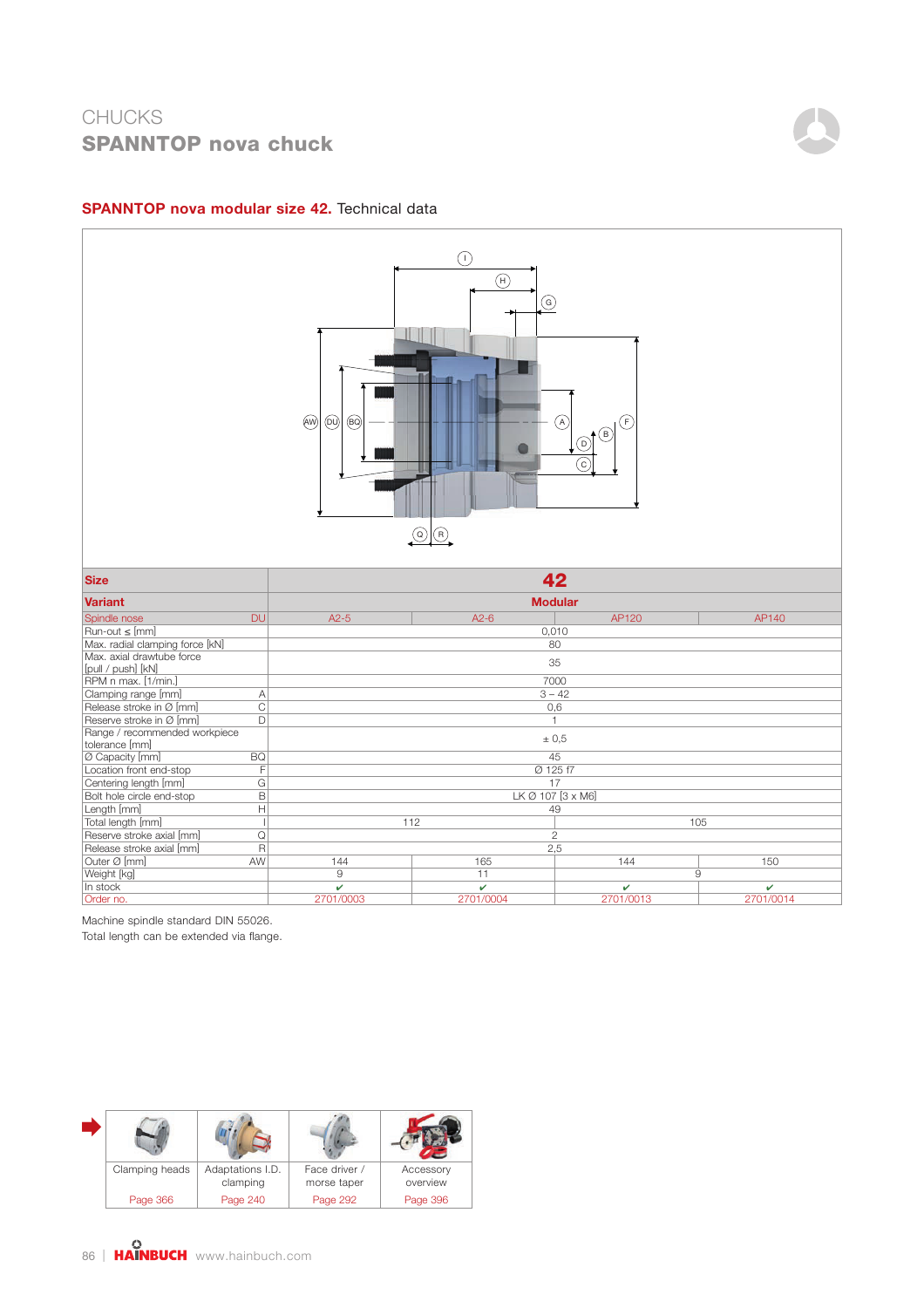



## SPANNTOP nova modular size 52. Technical data



| <b>Size</b>                     | 52             |                                     |          |                         |  |  |
|---------------------------------|----------------|-------------------------------------|----------|-------------------------|--|--|
| <b>Variant</b>                  | <b>Modular</b> |                                     |          |                         |  |  |
| Spindle nose<br><b>DU</b>       | $A2-5$         | AP120<br>AP140<br>$A2-6$            |          |                         |  |  |
| $Run-out \leq [mm]$             |                |                                     | 0,010    |                         |  |  |
| Max. radial clamping force [kN] |                | 94                                  |          |                         |  |  |
| Max. axial drawtube force       |                |                                     | 40       |                         |  |  |
| [pull / push] [kN]              |                |                                     |          |                         |  |  |
| RPM n max. [1/min.]             |                |                                     | 7000     |                         |  |  |
| Clamping range [mm]<br>Α        |                |                                     | $3 - 52$ |                         |  |  |
| C<br>Release stroke in Ø [mm]   |                |                                     | 0,6      |                         |  |  |
| D<br>Reserve stroke in Ø [mm]   |                | $\overline{1}$                      |          |                         |  |  |
| Range / recommended workpiece   |                | ± 0,5                               |          |                         |  |  |
| tolerance [mm]                  |                |                                     |          |                         |  |  |
| <b>BQ</b><br>Ø Capacity [mm]    |                | 53                                  |          |                         |  |  |
| F<br>Location front end-stop    |                | Ø 125 f7                            |          |                         |  |  |
| Centering length [mm]<br>G      |                | 17                                  |          |                         |  |  |
| B<br>Bolt hole circle end-stop  |                | LK Ø 107 [3 x M6]                   |          |                         |  |  |
| H<br>Length [mm]                |                | 49                                  |          |                         |  |  |
| Total length [mm]               |                | 112<br>105                          |          |                         |  |  |
| Reserve stroke axial [mm]<br>Q  | $\overline{2}$ |                                     |          |                         |  |  |
| R<br>Release stroke axial [mm]  | 2,5            |                                     |          |                         |  |  |
| Outer Ø [mm]<br>AW              | 144            | 165                                 | 144      | 150                     |  |  |
| Weight [kg]                     | 9              | 11<br>9                             |          |                         |  |  |
| In stock                        | Ú              | v                                   | v        | $\overline{\mathbf{v}}$ |  |  |
| Order no.                       | 2701/0005      | 2701/0016<br>2701/0006<br>2701/0015 |          |                         |  |  |

Machine spindle standard DIN 55026.

Total length can be extended via flange.

| Clamping heads | Adaptations I.D.<br>clamping | Face driver /<br>morse taper | Magnet module | Accessory<br>overview |
|----------------|------------------------------|------------------------------|---------------|-----------------------|
| Page 366       | Page 240                     | Page 292                     | Page 300      | Page 396              |

Mandrels

Chucks

Stationary<br>clamping devices

Multi spindles

Multi spindles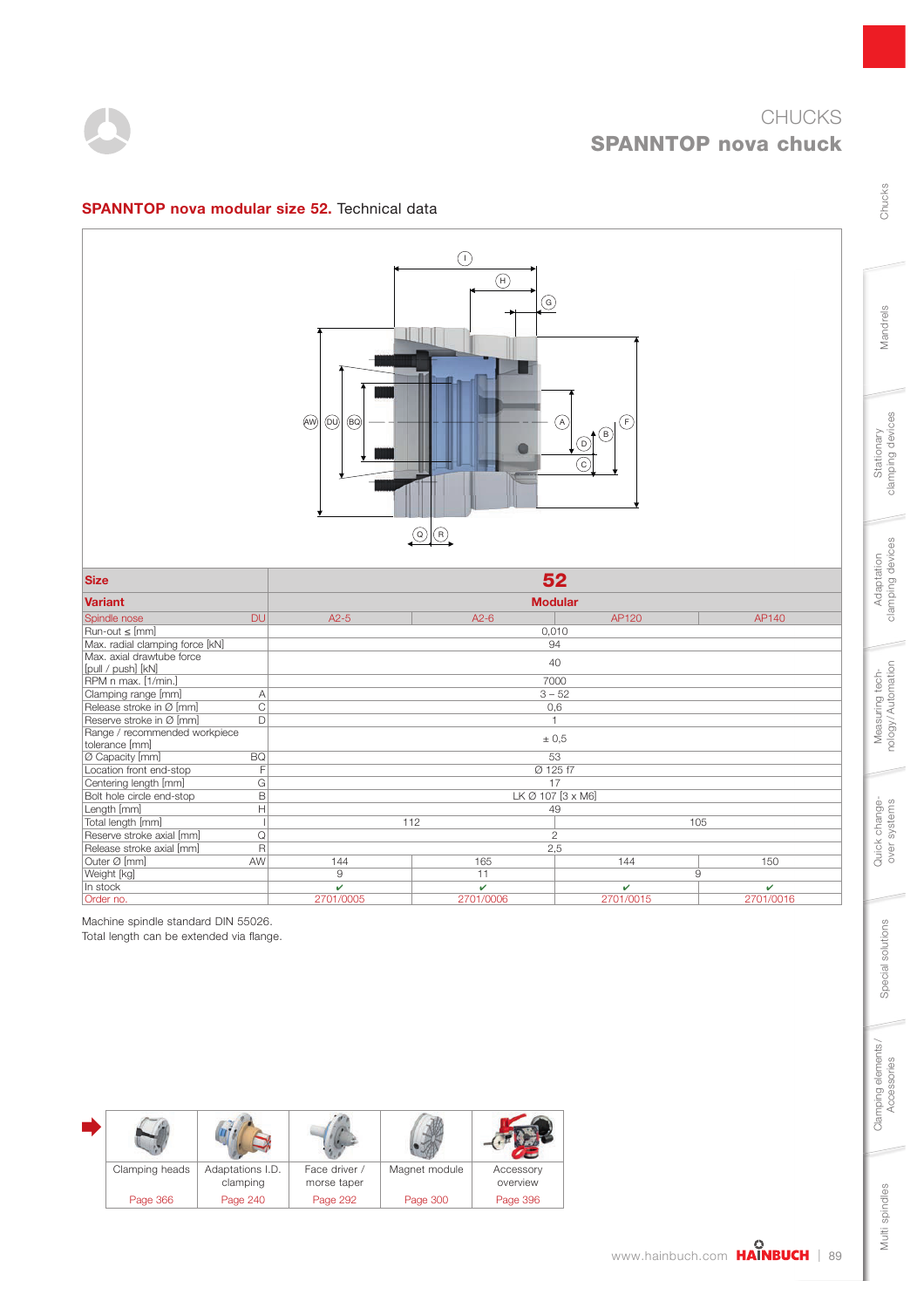# **CHUCKS SPANNTOP nova chuck**



### **SPANNTOP nova modular size 65.** Technical data



Machine spindle standard DIN 55026.

| Clamping heads | Adaptations I.D.<br>clamping | Adaptations jaw<br>clamping | Face driver /<br>morse taper | Magnet module | Accessory<br>overview |
|----------------|------------------------------|-----------------------------|------------------------------|---------------|-----------------------|
| Page 366       | Page 240                     | Page 286                    | Page 292                     | Page 300      | Page 396              |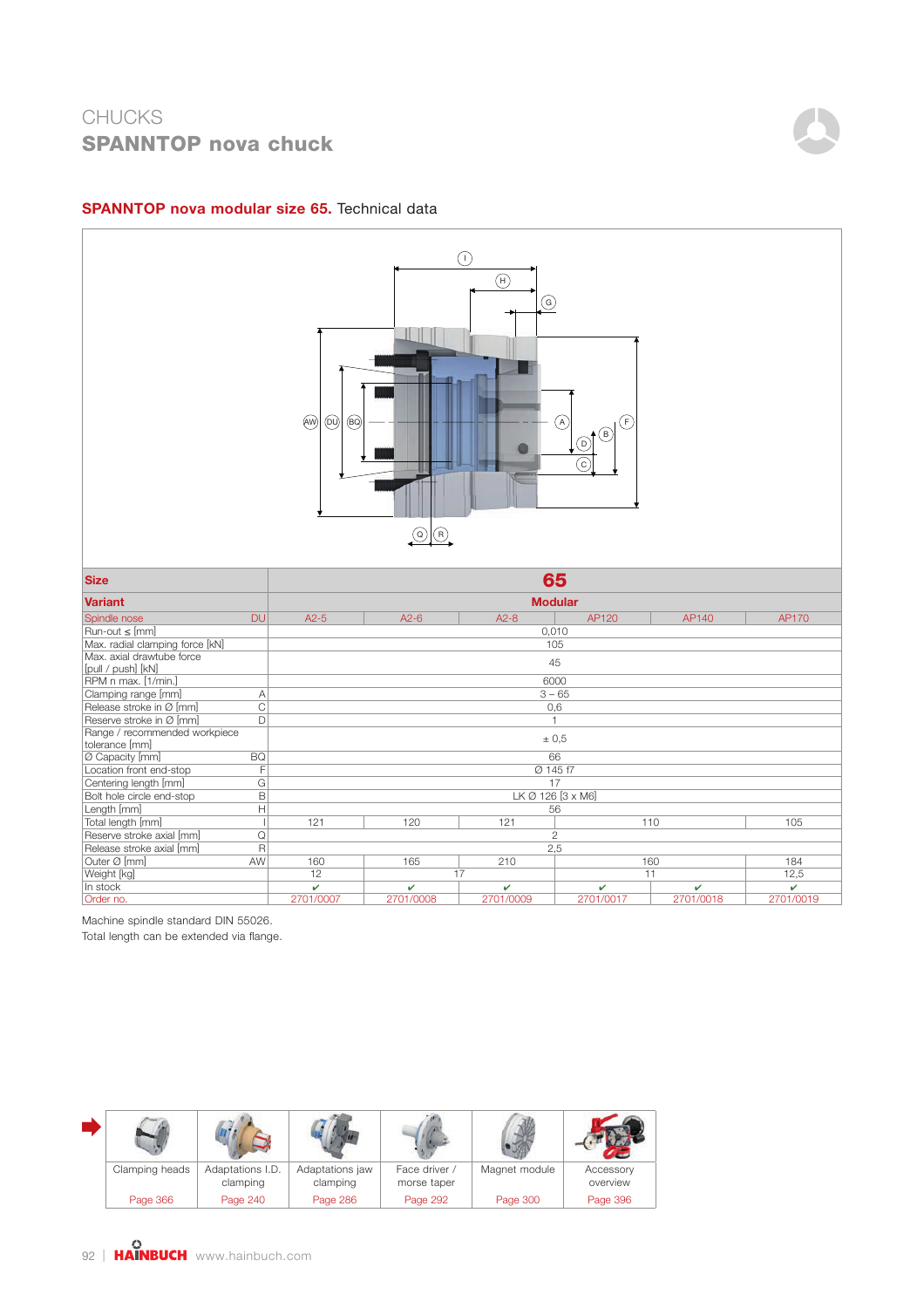

Chucks

Mandrels

Stationary<br>clamping devices

Adaptation<br>clamping devices

Measuring tech-<br>nology/Automation

Quick change-<br>over systems

Special solutions

Special solutions

Clamping elements/<br>Accessories

Multi spindles

Multi spindles



## SPANNTOP nova modular size 80. Technical data



| <b>Size</b>                                     | 80                                  |          |       |  |  |  |
|-------------------------------------------------|-------------------------------------|----------|-------|--|--|--|
| <b>Variant</b>                                  | <b>Modular</b>                      |          |       |  |  |  |
| <b>DU</b><br>Spindle nose                       | $A2-6$                              | $A2-8$   | AP220 |  |  |  |
| $Run-out \leq [mm]$                             |                                     | 0,010    |       |  |  |  |
| Max. radial clamping force [kN]                 |                                     | 115      |       |  |  |  |
| Max. axial drawtube force<br>[pull / push] [kN] |                                     | 50       |       |  |  |  |
| RPM n max. [1/min.]                             |                                     | 5500     |       |  |  |  |
| Clamping range [mm]<br>$\overline{A}$           |                                     | $4 - 80$ |       |  |  |  |
| Release stroke in Ø [mm]<br>C                   |                                     | 0,6      |       |  |  |  |
| Reserve stroke in Ø [mm]<br>D                   |                                     |          |       |  |  |  |
| Range / recommended workpiece                   |                                     |          |       |  |  |  |
| tolerance [mm]                                  |                                     | ± 0,5    |       |  |  |  |
| <b>BQ</b><br>0 Capacity [mm]                    | 81                                  |          |       |  |  |  |
| Location front end-stop<br>F                    |                                     | Ø 160 f7 |       |  |  |  |
| Centering length [mm]<br>G                      | 17                                  |          |       |  |  |  |
| Bolt hole circle end-stop<br>B                  | LK Ø 139 [3 x M6]                   |          |       |  |  |  |
| Н<br>Length [mm]                                | 56                                  |          |       |  |  |  |
| Total length [mm]                               | 125                                 | 130      |       |  |  |  |
| Reserve stroke axial [mm]<br>Q                  | $\mathbf{2}$                        |          |       |  |  |  |
| R<br>Release stroke axial [mm]                  | 2,5                                 |          |       |  |  |  |
| Outer Ø [mm]<br>AW                              | 180                                 | 210      | 235   |  |  |  |
| Weight [kg]                                     | 14                                  | 19       | 27    |  |  |  |
| In stock                                        | $\overline{\mathbf{v}}$             | v        | v     |  |  |  |
| Order no.                                       | 2701/0010<br>2701/0011<br>2701/0020 |          |       |  |  |  |

Machine spindle standard DIN 55026.

| Clamping heads | Adaptations I.D.<br>clamping | Adaptations jaw<br>clamping | Face driver /<br>morse taper | Magnet module | Accessory<br>overview |
|----------------|------------------------------|-----------------------------|------------------------------|---------------|-----------------------|
| Page 366       | Page 240                     | Page 286                    | Page 292                     | Page 300      | Page 396              |

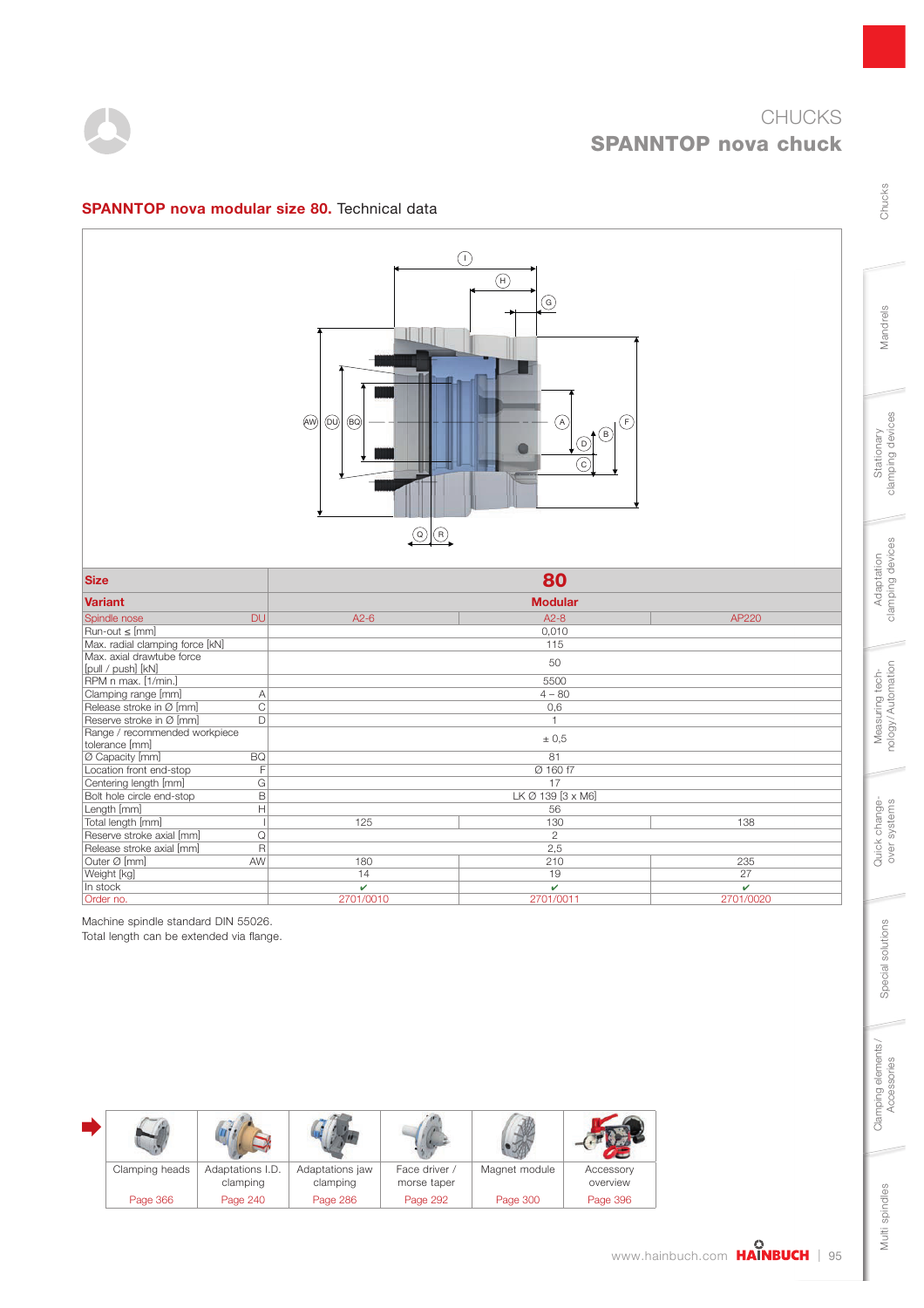# **CHUCKS SPANNTOP nova chuck**



### **SPANNTOP nova modular size 100.** Technical data



Machine spindle standard DIN 55026.